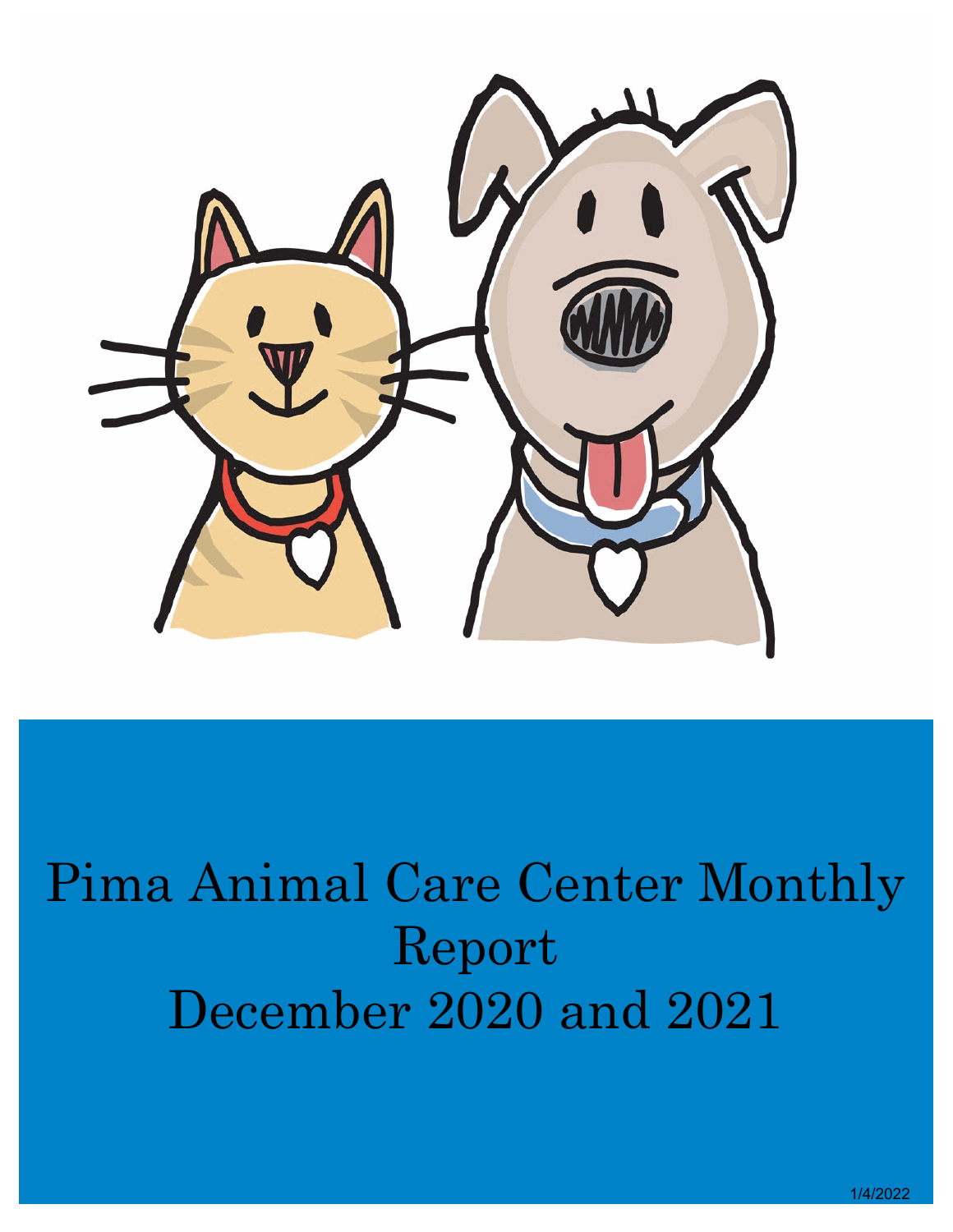# Animal Intakes December 2020 & December 2021

|                                     | 2020        |                |                  |                |             | 2021           |                |                |
|-------------------------------------|-------------|----------------|------------------|----------------|-------------|----------------|----------------|----------------|
|                                     | <b>CAT</b>  | <b>DOG</b>     | <b>OTHERS</b>    | <b>Total</b>   | <b>CAT</b>  | <b>DOG</b>     | <b>OTHERS</b>  | <b>Total</b>   |
| <b>Stray</b>                        | 126         | 410            | 1                | 537            | 301         | 556            | 5              | 862            |
| Owner<br><b>Surrender</b>           | 105         | 186            | $\boldsymbol{0}$ | 291            | 136         | 243            | 1              | 380            |
| <b>Transfer</b>                     | $\mathbf 0$ | $\overline{2}$ | $\mathbf 0$      | $\overline{2}$ | $\mathbf 0$ | $\overline{2}$ | $\mathbf 0$    | $\overline{2}$ |
| <b>Returned</b>                     | 9           | 24             | $\mathbf 0$      | 33             | 11          | 35             | $\mathbf 0$    | 46             |
| <b>Confiscated</b>                  | $\bf 8$     | 46             | $\boldsymbol{0}$ | 54             | 16          | 52             | 28             | 96             |
| Quarantine                          | $\mathbf 0$ | 13             | $\mathbf 0$      | 13             | 5           | 37             | $\overline{0}$ | 42             |
| <b>Pub Assist</b>                   | $\mathbf 0$ | 5              | $\mathbf 0$      | 5              | $\mathbf 0$ | $\mathbf 0$    | $\mathbf 0$    | $\mathbf 0$    |
| <b>Total Live</b><br><b>Intakes</b> | 248         | 686            | 1                | 935            | 469         | 925            | 34             | 1,428          |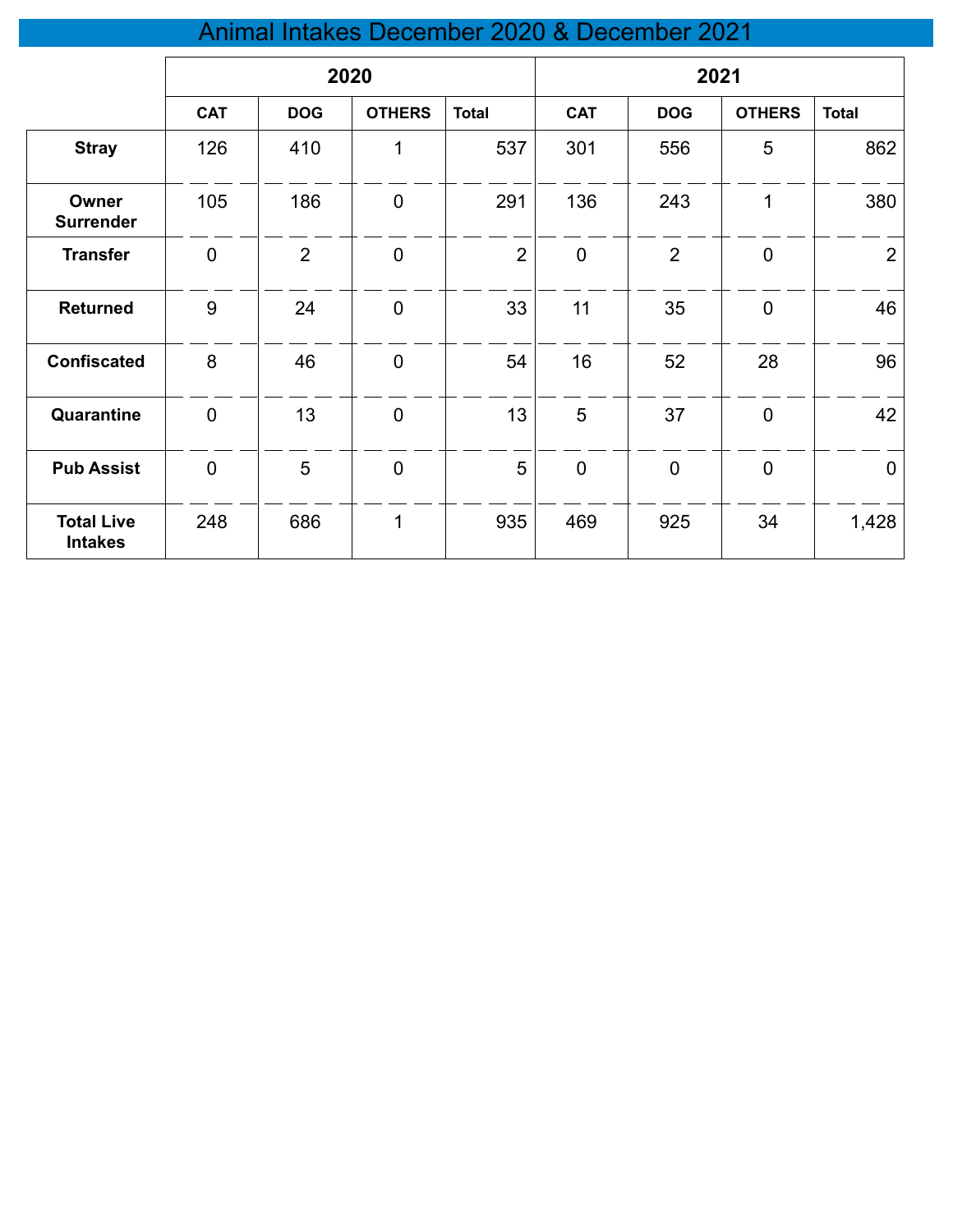#### Animal Outcomes December 2020 & December 2021

|                              | 2020           |                |                | 2021           |                |                |                |                |
|------------------------------|----------------|----------------|----------------|----------------|----------------|----------------|----------------|----------------|
|                              | <b>CAT</b>     | <b>DOG</b>     | <b>OTHERS</b>  | <b>Total</b>   | <b>CAT</b>     | <b>DOG</b>     | <b>OTHERS</b>  | <b>Total</b>   |
| <b>Adopted</b>               | 214            | 393            | 128            | 735            | 340            | 572            | 6              | 918            |
| <b>Owner Redemption</b>      | 8              | 182            | $\overline{0}$ | 190            | 13             | 211            | $\overline{2}$ | 226            |
| <b>Working Cat Program</b>   | 12             | $\overline{0}$ | $\overline{0}$ | 12             | 15             | $\overline{0}$ | $\overline{0}$ | 15             |
| <b>Transferred to Rescue</b> | 40             | 103            | 19             | 162            | 20             | 60             | 12             | 92             |
| <b>Euthanized</b>            | 16             | 30             | 5              | 51             | 31             | 51             | 1              | 83             |
| <b>Went Missing</b>          | $\overline{0}$ | $\overline{4}$ | $\overline{0}$ | $\overline{4}$ | $\overline{0}$ | $\overline{4}$ | $\mathbf{1}$   | 5              |
| <b>Died</b>                  | 8              | 13             | $\overline{7}$ | 28             | 19             | 14             | 7              | 40             |
| <b>Rtf</b>                   | 35             | $\overline{0}$ | $\overline{0}$ | 35             | 138            | 1              | $\overline{0}$ | 139            |
| <b>Transfer</b>              | 1              | 1              | $\overline{0}$ | $\overline{2}$ | $\overline{0}$ | $\overline{2}$ | $\mathbf 0$    | $\overline{2}$ |
| <b>Total</b>                 | 334            | 726            | 159            | 1,219          | 576            | 915            | 29             | 1,520          |



#### **December 2020 Save Rate 91.08% December 2021 Save Rate 91.04%**

#### **December 2020 Live Release Rate 90.98%**

**December 2021 Live Release Rate 91.58%**

\*\* Save Rate = Live Intakes - Non-Live Outcomes/Live Intakes

\*\* Live Release Rate = Live Outcomes / Total Outcomes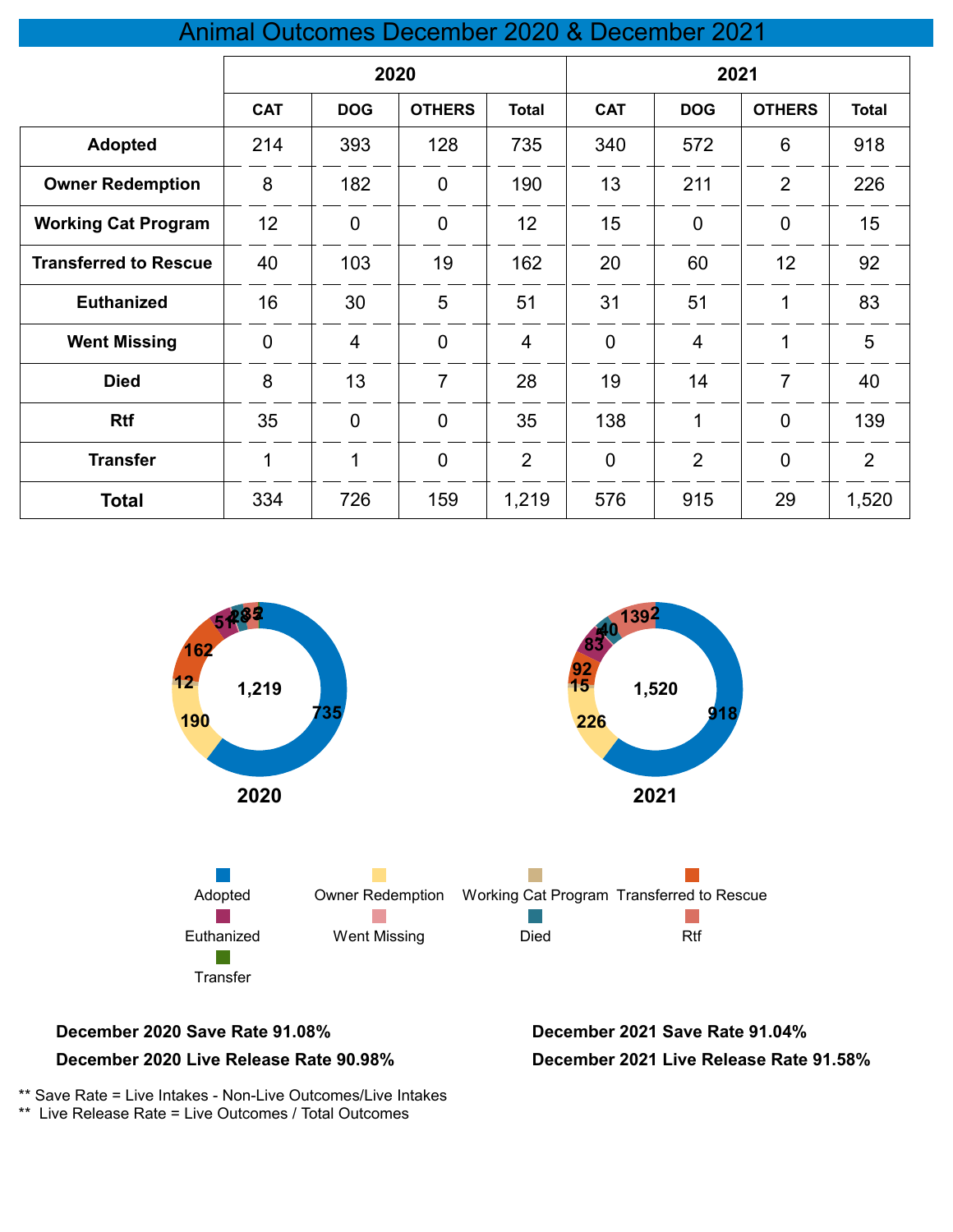# **Adoptions by Day**

|              | <b>CAT</b>     | <b>DOG</b> | <b>Others</b> | <b>Total</b> |
|--------------|----------------|------------|---------------|--------------|
| 12/1/2021    | 14             | 16         | 0             | 30           |
| 12/2/2021    | 11             | 23         | 1             | 35           |
| 12/3/2021    | $\overline{7}$ | 18         | 0             | 25           |
| 12/4/2021    | 4              | 14         | 0             | 18           |
| 12/5/2021    | 5              | 14         | 0             | 19           |
| 12/6/2021    | 25             | 15         | 0             | 40           |
| 12/7/2021    | 15             | 21         | 0             | 36           |
| 12/8/2021    | 21             | 16         | 1             | 38           |
| 12/9/2021    | 16             | 16         | 0             | 32           |
| 12/10/2021   | 18             | 18         | 0             | 36           |
| 12/11/2021   | 6              | 19         | 0             | 25           |
| 12/12/2021   | 11             | 15         | 0             | 26           |
| 12/13/2021   | 23             | 40         | 0             | 63           |
| 12/14/2021   | 13             | 15         | 0             | 28           |
| 12/15/2021   | 17             | 9          | 0             | 26           |
| 12/16/2021   | 9              | 7          | 0             | 16           |
| 12/17/2021   | 12             | 29         | 0             | 41           |
| 12/18/2021   | 5              | 17         | 0             | 22           |
| 12/19/2021   | 6              | 6          | 0             | 12           |
| 12/20/2021   | 20             | 29         | 0             | 49           |
| 12/21/2021   | 15             | 20         | U             | 35           |
| 12/22/2021   | 12             | 14         | 3             | 29           |
| 12/23/2021   | 11             | 15         | 0             | 26           |
| 12/24/2021   | 9              | 20         | 0             | 29           |
| 12/26/2021   | 4              | 13         | 0             | 17           |
| 12/27/2021   | 9              | 35         | 1             | 45           |
| 12/28/2021   | 13             | 28         | 0             | 41           |
| 12/29/2021   | 4              | 24         | 0             | 28           |
| 12/30/2021   | 10             | 23         | 0             | 33           |
| 12/31/2021   | 10             | 23         | 0             | 33           |
| <b>Total</b> | 355            | 572        | 6             | 933          |

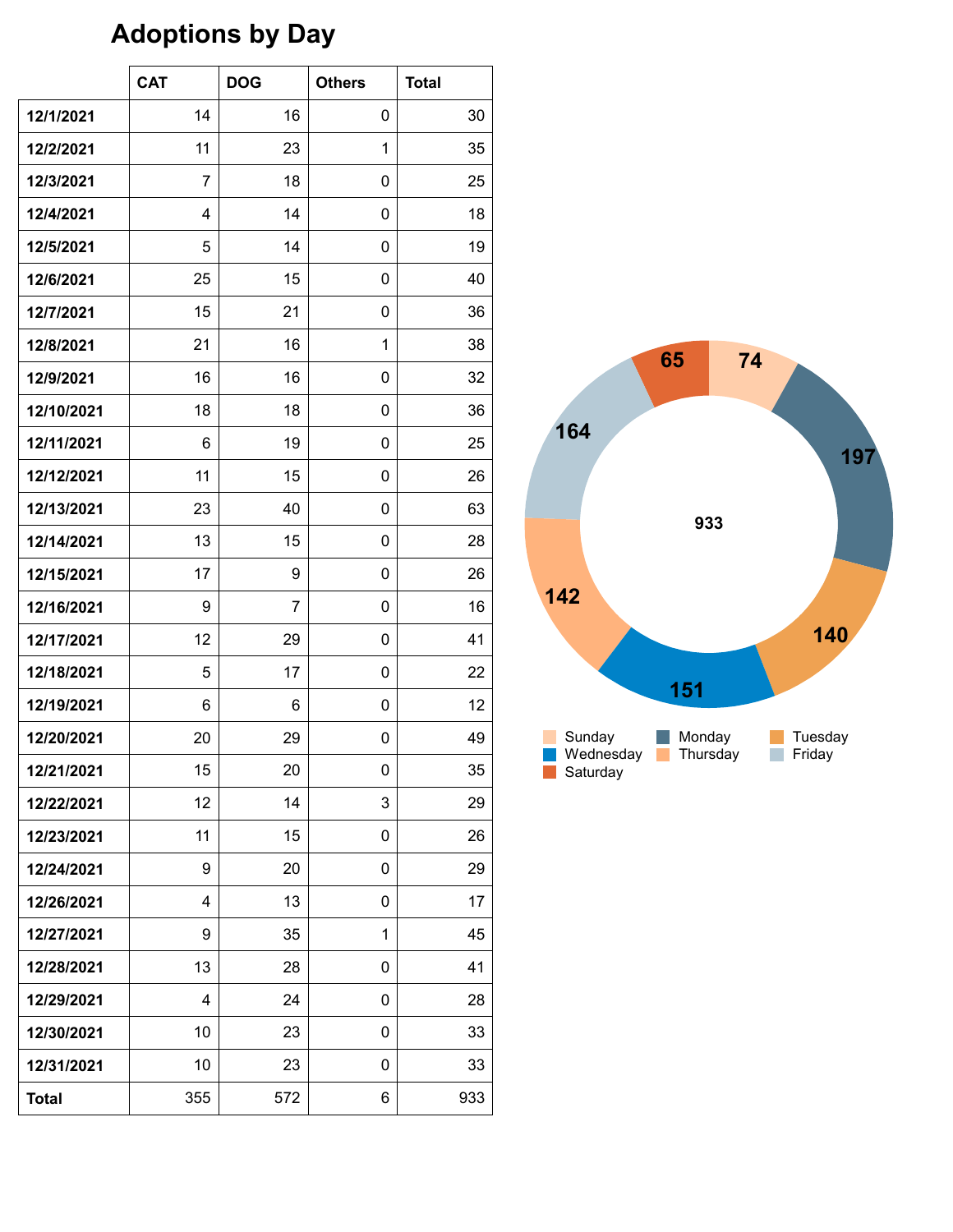# Non-Live Outcomes December 2020 & December 2021

|                |                   | 2020           |                |                |                |              | 2021           |                |               |                |
|----------------|-------------------|----------------|----------------|----------------|----------------|--------------|----------------|----------------|---------------|----------------|
|                |                   | <b>CAT</b>     | <b>DOG</b>     | <b>OTHER</b>   | <b>Total</b>   | <b>BIRD</b>  | <b>CAT</b>     | <b>DOG</b>     | <b>LIVEST</b> | <b>OTHER</b>   |
| <b>DIED</b>    |                   | $\mathbf 0$    | $\mathbf 0$    | $\pmb{0}$      | $\overline{0}$ | 0            | $\overline{2}$ | $\mathbf{1}$   | $\mathbf 0$   | $\overline{4}$ |
|                | <b>AT VET</b>     | $\mathbf 0$    | $\mathbf{3}$   | $\pmb{0}$      | 3              | 0            | $\mathbf 0$    | $\overline{2}$ | $\mathbf 0$   | $\pmb{0}$      |
|                | <b>ENROUTE</b>    | $\overline{2}$ | $\overline{2}$ | $\mathbf 0$    | $\overline{4}$ | 0            | $\overline{2}$ | 0              | $\mathbf 0$   | $\mathbf 0$    |
|                | <b>IN CARE</b>    | $\pmb{0}$      | $\mathbf{1}$   | $\pmb{0}$      | $\mathbf{1}$   | $\mathbf 0$  | $\mathbf 0$    | $\mathbf{1}$   | $\mathbf 0$   | $\pmb{0}$      |
|                | <b>IN FOSTER</b>  | $\overline{2}$ | $\overline{4}$ | $\mathbf 0$    | $6\phantom{1}$ | $\mathbf 0$  | 6              | $\overline{2}$ | $\mathbf 0$   | $\mathbf 0$    |
|                | <b>IN KENNEL</b>  | $\overline{4}$ | $\overline{2}$ | $\overline{7}$ | 13             | $\mathbf{1}$ | $\overline{7}$ | $\overline{7}$ | $\mathbf 0$   | $\mathbf{1}$   |
|                | <b>IN SURGERY</b> | $\mathbf 0$    | $\mathbf{1}$   | $\pmb{0}$      | 1              | 0            | $\overline{2}$ | 1              | 1             | $\mathbf 0$    |
|                | <b>Total</b>      | 8              | 13             | $\overline{7}$ | 28             | $\mathbf{1}$ | 19             | 14             | 1             | $\overline{5}$ |
| <b>EUTH</b>    |                   | $\mathbf 0$    | $\mathbf 0$    | $\pmb{0}$      | $\overline{0}$ | 0            | $\mathbf 0$    | 3              | $\mathbf 0$   | $\mathbf 0$    |
|                | <b>AT VET</b>     | $\mathbf 0$    | $\mathbf 0$    | $\mathbf 0$    | $\mathbf 0$    | $\mathbf 0$  | $\mathbf 0$    | $\mathbf{1}$   | $\mathbf 0$   | $\mathbf 0$    |
|                | <b>BEHAVIOR</b>   | $\mathbf 0$    | $\mathbf{1}$   | $\pmb{0}$      | 1              | 0            | $\mathbf 0$    | 3              | $\mathbf 0$   | $\pmb{0}$      |
|                | <b>MEDICAL</b>    | 16             | 29             | 5              | 50             | 0            | 31             | 44             | $\mathbf 0$   | $\mathbf{1}$   |
|                | <b>Total</b>      | 16             | 30             | 5              | 51             | 0            | 31             | 51             | $\mathbf 0$   | $\mathbf{1}$   |
| <b>MISSING</b> | <b>IN FOSTER</b>  | $\mathbf 0$    | $\overline{4}$ | $\pmb{0}$      | $\overline{4}$ | 0            | $\mathbf 0$    | $\mathbf 0$    | $\mathbf 0$   | $\pmb{0}$      |
|                | <b>IN KENNEL</b>  | $\mathbf 0$    | $\mathbf 0$    | $\pmb{0}$      | $\pmb{0}$      | 0            | $\mathbf 0$    | $\overline{2}$ | $\mathbf 0$   | $\mathbf{1}$   |
|                | <b>STOLEN</b>     | $\mathbf 0$    | $\mathbf 0$    | $\pmb{0}$      | $\mathbf 0$    | 0            | $\mathbf 0$    | $\overline{2}$ | $\mathbf 0$   | $\pmb{0}$      |
|                | <b>Total</b>      | $\mathbf 0$    | $\overline{4}$ | $\pmb{0}$      | $\overline{4}$ | 0            | $\mathbf 0$    | 4              | $\mathbf 0$   | $\mathbf{1}$   |
|                | <b>Total</b>      | 24             | 47             | 12             | 83             | $\mathbf 1$  | 50             | 69             | $\mathbf{1}$  | $\overline{7}$ |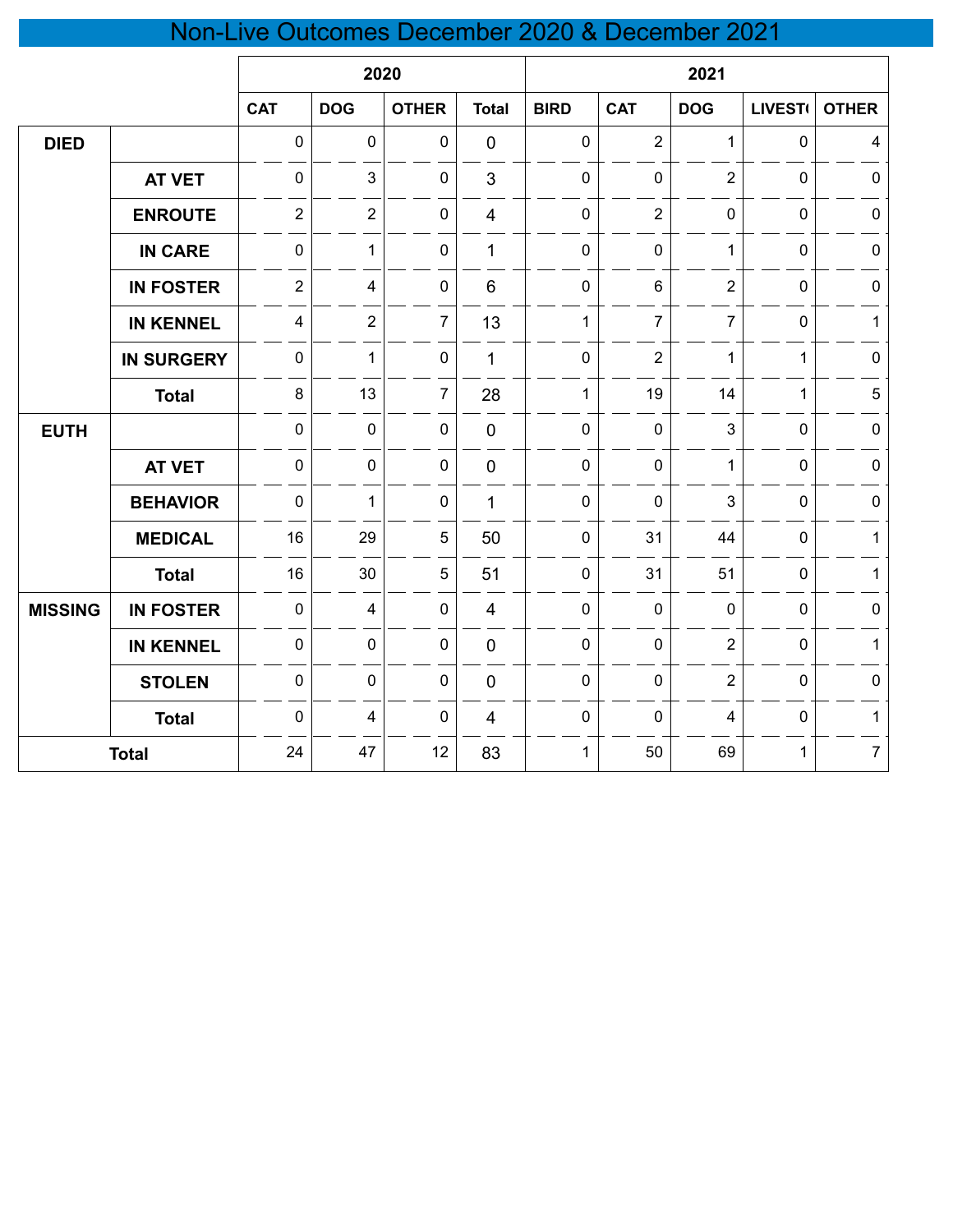| Animals that went to Foster Care December 2020 & 2021 |                |                          |                |                |                |                |                |                |  |
|-------------------------------------------------------|----------------|--------------------------|----------------|----------------|----------------|----------------|----------------|----------------|--|
|                                                       |                |                          | 2020           |                |                | 2021           |                |                |  |
|                                                       | <b>CAT</b>     | <b>DOG</b>               | <b>OTHERS</b>  | <b>Total</b>   | <b>CAT</b>     | <b>DOG</b>     | <b>OTHERS</b>  | <b>Total</b>   |  |
|                                                       | $\overline{0}$ | 5                        | 1              | 6              | 8              | $\overline{4}$ | $\overline{7}$ | 19             |  |
| <b>Adult Cat</b>                                      | 28             | $\overline{0}$           | $\mathbf 0$    | 28             | 29             | $\mathbf 0$    | $\mathbf 0$    | 29             |  |
| <b>Adult Dog</b>                                      | $\pmb{0}$      | 39                       | $\mathbf 0$    | 39             | $\mathbf 0$    | 57             | $\mathbf 0$    | 57             |  |
| <b>Hospice</b>                                        | 3              | $\mathbf{1}$             | $\overline{0}$ | $\overline{4}$ | $\mathbf{1}$   | 3              | $\overline{0}$ | $\overline{4}$ |  |
| <b>Medical</b><br><b>Condition</b>                    | 18             | 46                       | $\overline{1}$ | 65             | 108            | 96             | $\mathbf{1}$   | 205            |  |
| <b>Neonate</b>                                        | $\pmb{0}$      | $\overline{0}$           | $\mathbf 0$    | $\overline{0}$ | $\overline{7}$ | $\overline{1}$ | $\overline{0}$ | 8              |  |
| Pregnant                                              | $\mathbf 0$    | $\overline{1}$           | $\overline{0}$ | $\overline{1}$ | $\overline{0}$ | 9              | $\overline{0}$ | 9              |  |
| <b>Safety Net</b>                                     | $\overline{0}$ | $\overline{\mathcal{A}}$ | $\mathbf 0$    | $\overline{4}$ | $\overline{2}$ | $\overline{4}$ | $\mathbf 0$    | $6\phantom{1}$ |  |
| <b>To Adopt</b>                                       | 21             | 33                       | $\mathbf 0$    | 54             | 72             | 67             | $\mathbf 0$    | 139            |  |
| <b>Total</b>                                          | 70             | 129                      | $\overline{2}$ | 201            | 227            | 241            | 8              | 476            |  |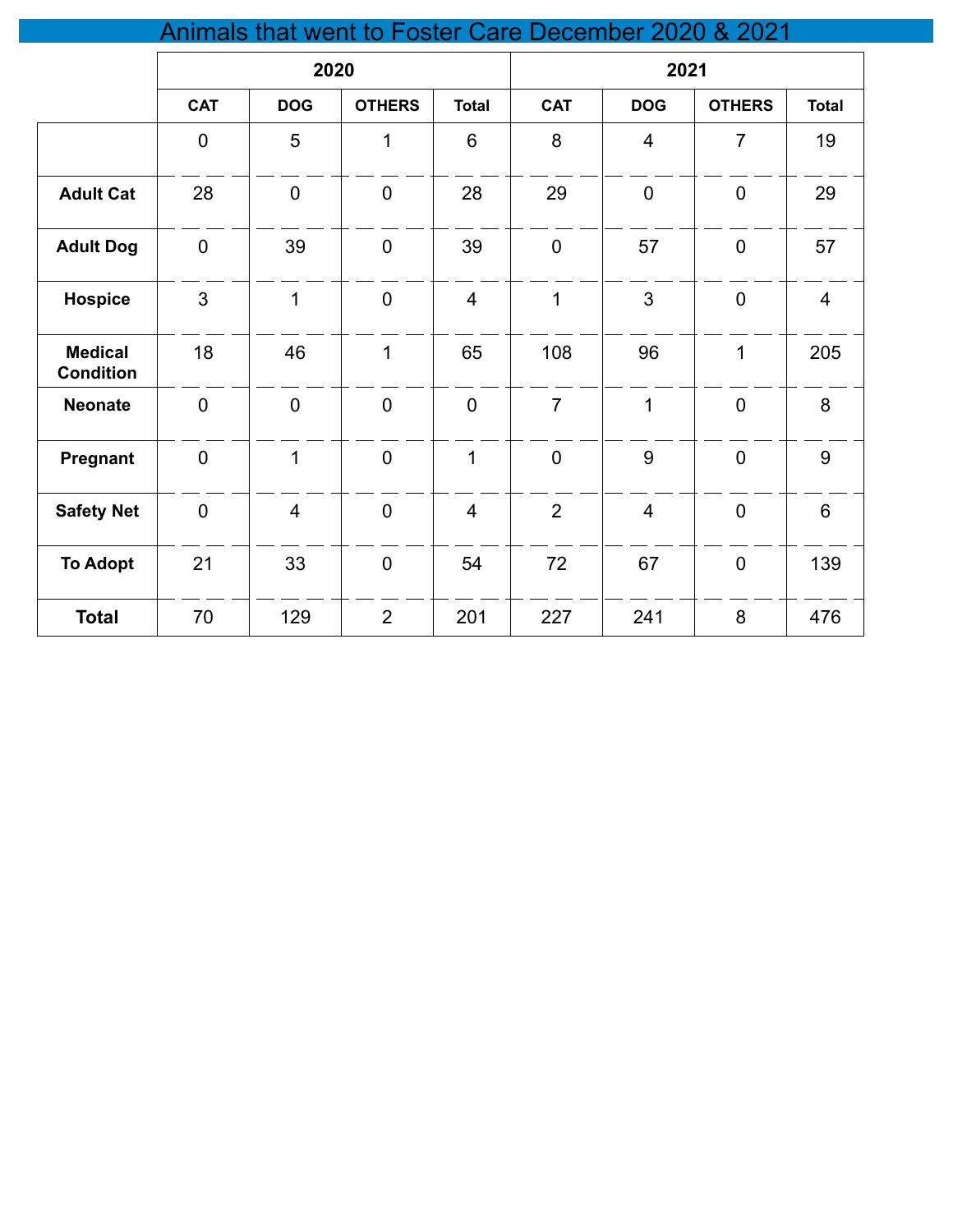# APS December 2020 & 2021

|                                     | 2020        | 2021  |
|-------------------------------------|-------------|-------|
| <b>Abandoned Animal</b>             | 44          | 61    |
| <b>Bite Reports</b>                 | 108         | 137   |
| Court                               | 2           | 0     |
| <b>Cruelty/Neglect</b>              | 81          | 84    |
| <b>Dangerous Dog Investigation</b>  | 1           | 3     |
| <b>DOA Pickups</b>                  | 232         | 284   |
| <b>Follow Ups</b>                   | 0           | 1     |
| Followup                            | 4           | 4     |
| <b>Hoarding Cases</b>               | 1           | 4     |
| Inv                                 | 15          | 8     |
| <b>Law Enforcement Assist</b>       | 94          | 115   |
| <b>Leash Law Violations</b>         | 126         | 165   |
| <b>Noise &amp; Waste Complaints</b> | 203         | 154   |
| <b>Other</b>                        | 1           | 0     |
| <b>Outreach Events</b>              | 0           | 2     |
| Owned                               | 9           | 8     |
| <b>Possbile Rabies Exposure</b>     | 9           | 8     |
| <b>Rescue</b>                       | $\mathbf 0$ | 8     |
| <b>Strays</b>                       | 594         | 555   |
| <b>Tie Outs</b>                     | 22          | 39    |
| Tnr                                 | 0           | 11    |
| <b>Transport</b>                    | 26          | 24    |
| <b>Trap</b>                         | 1           | 1     |
| <b>Wild</b>                         | 4           | 0     |
| <b>Total</b>                        | 1,577       | 1,676 |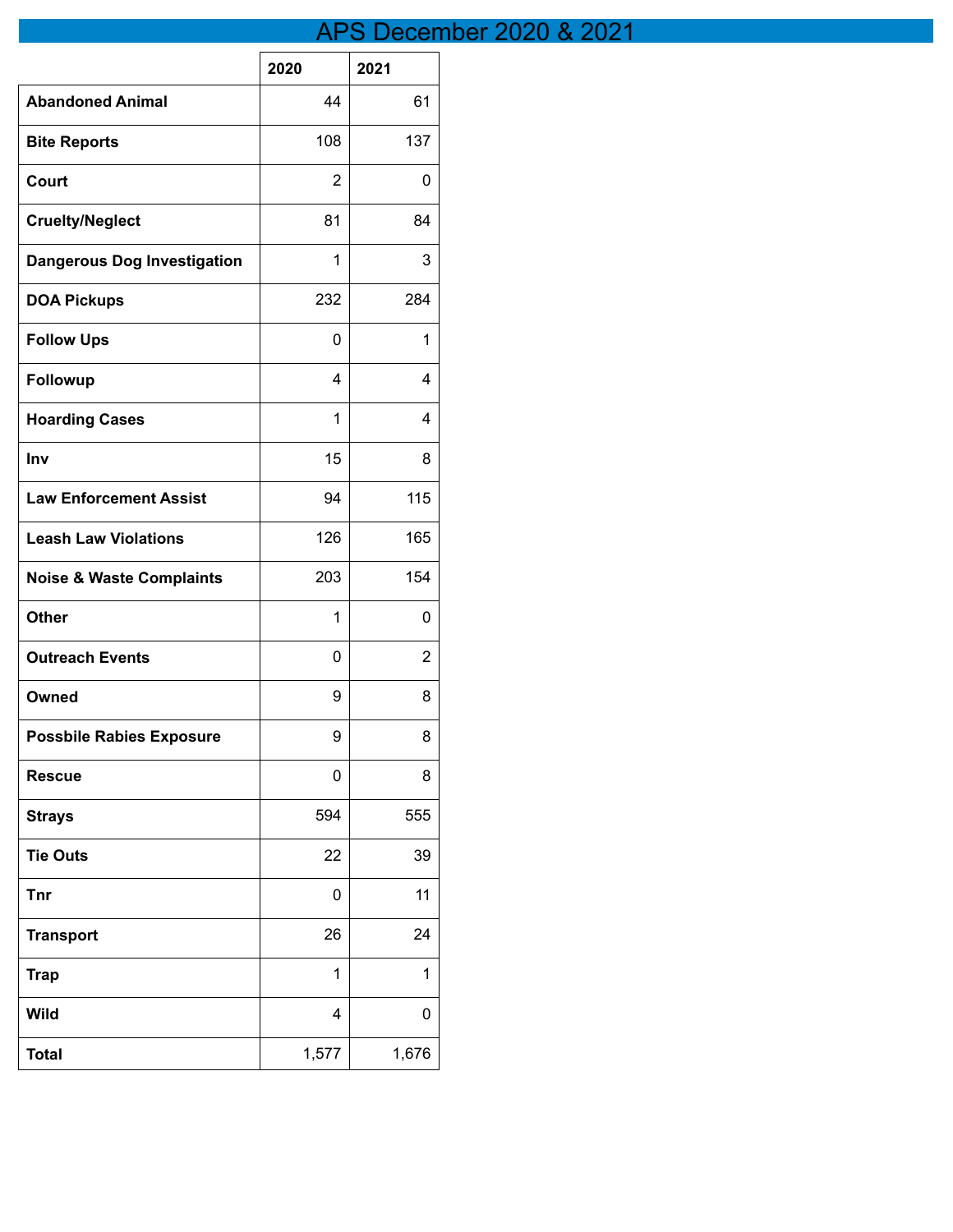|                              | Licensing & Donations December 2020 & 2021 |       |  |  |  |  |
|------------------------------|--------------------------------------------|-------|--|--|--|--|
|                              | 2020                                       | 2021  |  |  |  |  |
| <b>Altered Dog License</b>   | 4,407                                      | 1,688 |  |  |  |  |
| <b>Unaltered Dog License</b> | 273                                        | 79    |  |  |  |  |
| <b>Others</b>                | 1,358                                      | 656   |  |  |  |  |
| Total                        | 6,038                                      | 2,423 |  |  |  |  |

|                              | 2020        | 2021        |
|------------------------------|-------------|-------------|
| <b>Altered Dog License</b>   | \$77,889.00 | \$21,086.00 |
| <b>Unaltered Dog License</b> | \$16,259.00 | \$2,990.00  |
| Total                        | \$94,148.00 | \$24,076.00 |

|                        | 2020        | 2021        |
|------------------------|-------------|-------------|
| <b>DONATION</b>        | \$320.00    | \$0.00      |
| <b>DONATION ADOP</b>   | \$2,037.00  | \$1,640.00  |
| <b>DONATION GEN</b>    | \$60,674.95 | \$51,253.50 |
| <b>DONATION GRANTS</b> | $$-235.00$  | $$ -20.00$  |
| <b>DONATION OUTR</b>   | \$183.00    | \$70.00     |
| <b>DONATION S/N</b>    | \$2,855.50  | \$770.00    |
| <b>DONATION SAMS</b>   | \$5,669.50  | \$7,416.00  |
| Total                  | \$71,504.95 | \$61,129.50 |